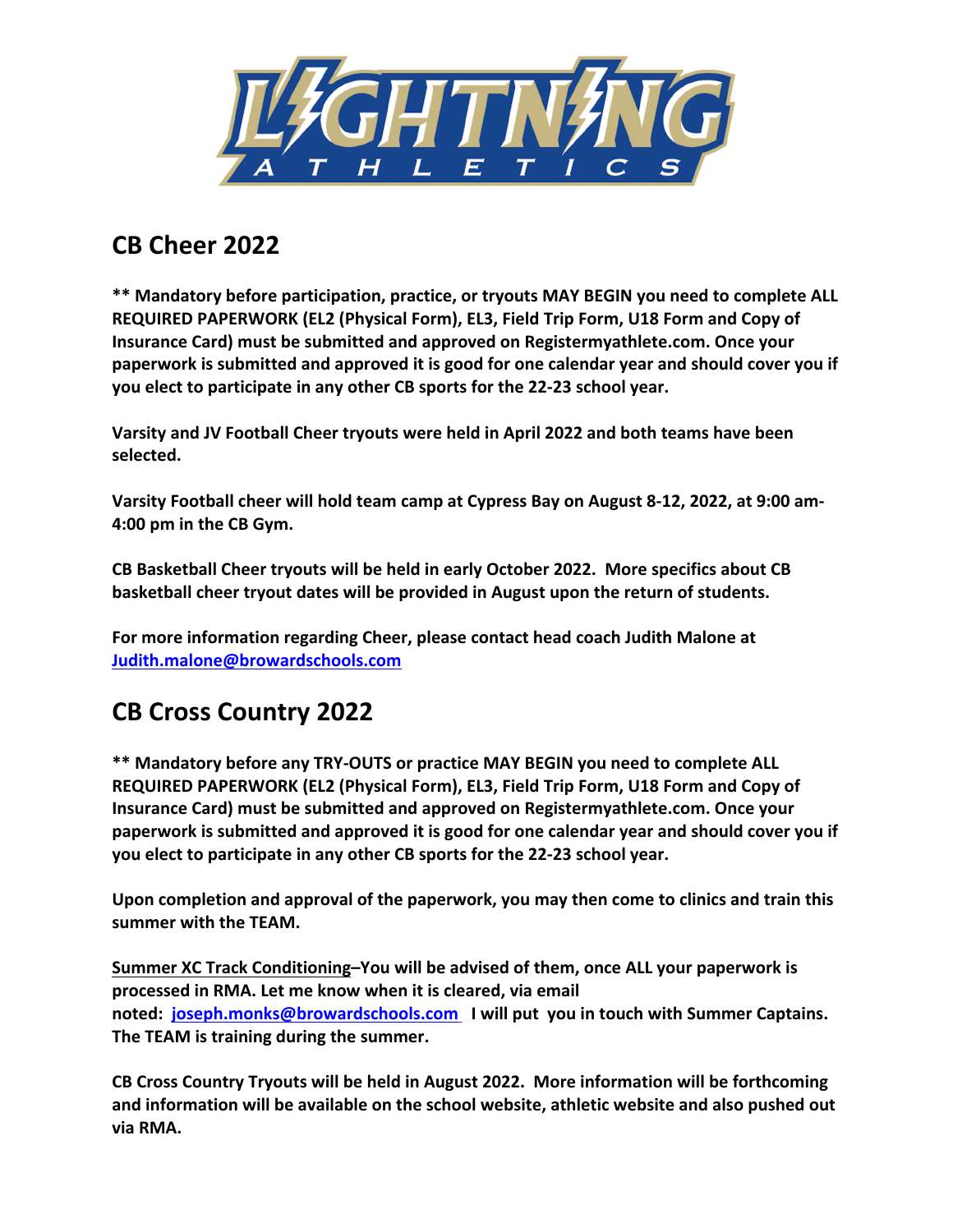#### **Healthy Nutrition Suggestions - www.myplate.gov**

- Healthy breakfast and mid-morning snacks
- Protein Lean meats carbs veggies and fruit
- Homemade lunch and afternoon snacks
- Healthy Dinner within 1 hour after practice
- Have you own 2-3 re-useable environmentally friendly H20 bottles and Electrolyte drink
- Getting to bed nightly for 8-10 hours of sleep morning training v evening training.
- Avoid the strong sun rays and high heat index. Be out the door by 6:29am or after 6:06pm

## **CB Football 2022**

**\*\* Mandatory before participation, practice, or tryouts MAY BEGIN you need to complete ALL REQUIRED PAPERWORK (EL2 (Physical Form), EL3, Field Trip Form, U18 Form and Copy of Insurance Card) must be submitted and approved on Registermyathlete.com. Once your paperwork is submitted and approved it is good for one calendar year and should cover you if you elect to participate in any other CB sports for the 22-23 school year.** 

**CB football will commence with summer conditioning and weight program on June 13. Team workouts/conditioning will generally be held Monday thru Thursday in the mornings from 8:30-10:30 am.** 

**Fall practice will begin the week of August 1, 2022, with morning (8:30-10:30 am) and afternoon (4:00-6:30) practice sessions.** 

**For more information, please contact CB head football Rocco Casullo at rocco.casullo@browardschools.com.**

### **CB Golf 2022**

**\*\* Mandatory before participation, practice, or tryouts MAY BEGIN you need to complete ALL REQUIRED PAPERWORK (EL2 (Physical Form), EL3, Field Trip Form, U18 Form and Copy of Insurance Card) must be submitted and approved on Registermyathlete.com. Once your paperwork is submitted and approved it is good for one calendar year and should cover you if you elect to participate in any other CB sports for the 22-23 school year.** 

**All CB practices and home golf matches will be played at Davie Country Club (8201 Nova Drive, Davie, FL 33324).**

**CB Golf tryouts will be held as follows:**

**CB Boys-TBD (information forthcoming soon)**

**CB Girls-TBD (information forthcoming soon)**

**For more information, please contact CB head golf coach Michael Brunt at** Michael.brunt@browardschools.com